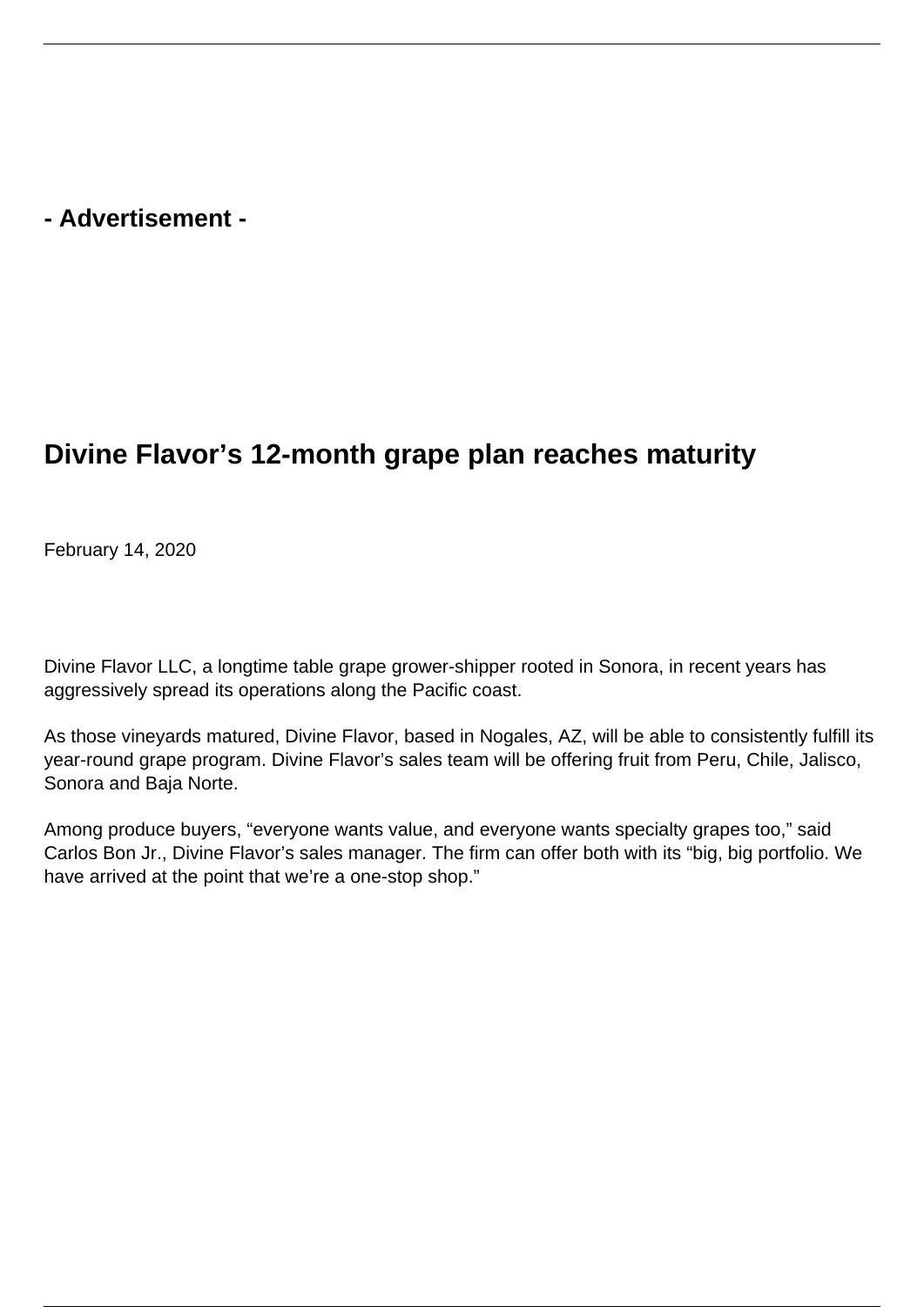

At the Ica, Peru Divine Flavor ranch Agricola Don

Ricardo, Fabrizzio Segura, the production manager, shows Gummyberries and Cotton Candy specialty grape varieties.In Divine Flavor's fifth season of partnering with table grape producers in Peru and Chile, those alliances "have turned out really well," according to Michael DuPuis, who is the firm's quality assurance and public relations coordinator.

The South American partners were carefully chosen by Divine Flavor because all involved share business principles committed to social responsibility, food safety, sustainability and other such productive philosophies. These allies are growing and packing — under the Divine Flavor brand — the same high-flavor, high-quality varieties that Divine Flavor is producing in Mexico.

Bon added that "Divine Flavor" is not so much a grape brand, "but a promise that what the retailers buy will make the world better" because of the inherent principles.

The clear understanding and acceptance of corporate philosophy and production approaches "allows us all to work on the same page," DuPuis said.

On Jan. 30, DuPuis spoke to The Produce News on the heels of a South American swing to visit those grape industry affiliates.

"We are creating a program that is very strong for the market and the consumer," DuPuis noted. Customer feedback for Divine Flavor's South American fruit this year "has been tremendous."

Some of the special, new grape varieties produced in Peru and Chile are Jellyberries, Gummyberries, Cotton Candy, and Muscat Beauty. "This year is interesting," DuPuis added, because "we're starting Autumn Crisp, which will be available next season in volume and quality."

Bon said the five-year learning curve working with South American partners showed that "it's not exactly the same" when producing the same varieties in geographically diverse growing areas. Now, with years of experience, "we feel absolutely confident that we know what to do and how to do it. We feel one and the same with our partners. We have the same focus on flavor and quality."

Bon said Chilean and Peruvian Jellyberries that arrived into the port of Philadelphia on Jan. 29 "were as good as what we produce in Mexico. We are able to replicate what we're doing in Mexico."

Bon said his meetings with retail customers underscore that Divine Flavor's specialty varieties "bring incremental sales to them. They tack on to grape sales volume. They'll have better results from their